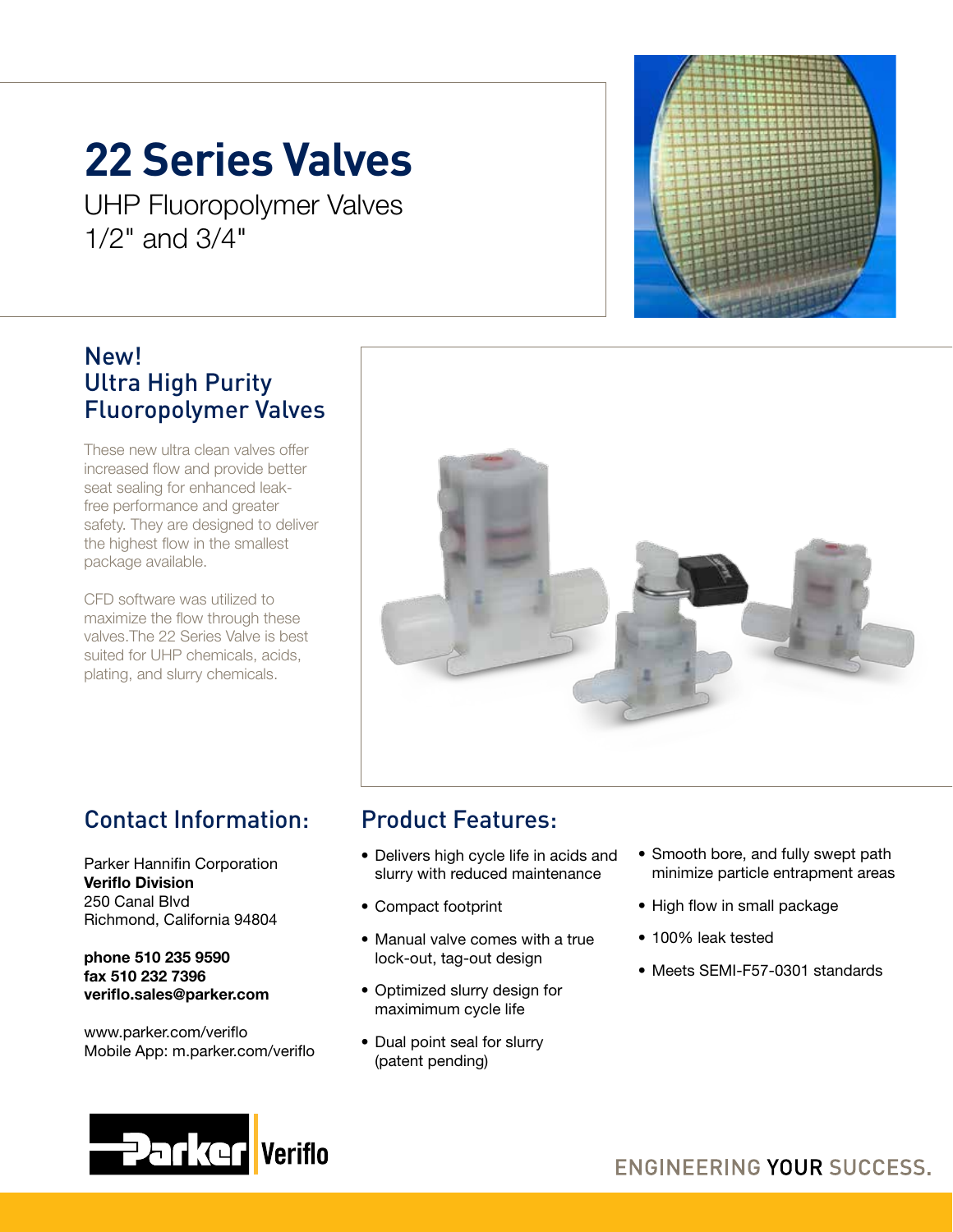## **22 Series Valves 1/2" and 3/4"**

Dimensional Drawings



| <b>Connection</b> | A    | в    |
|-------------------|------|------|
| $1/2$ " Flare     | 4.72 | 1.17 |
| 3/4" Flare        | 4.9  | 1.08 |







**VIEW B**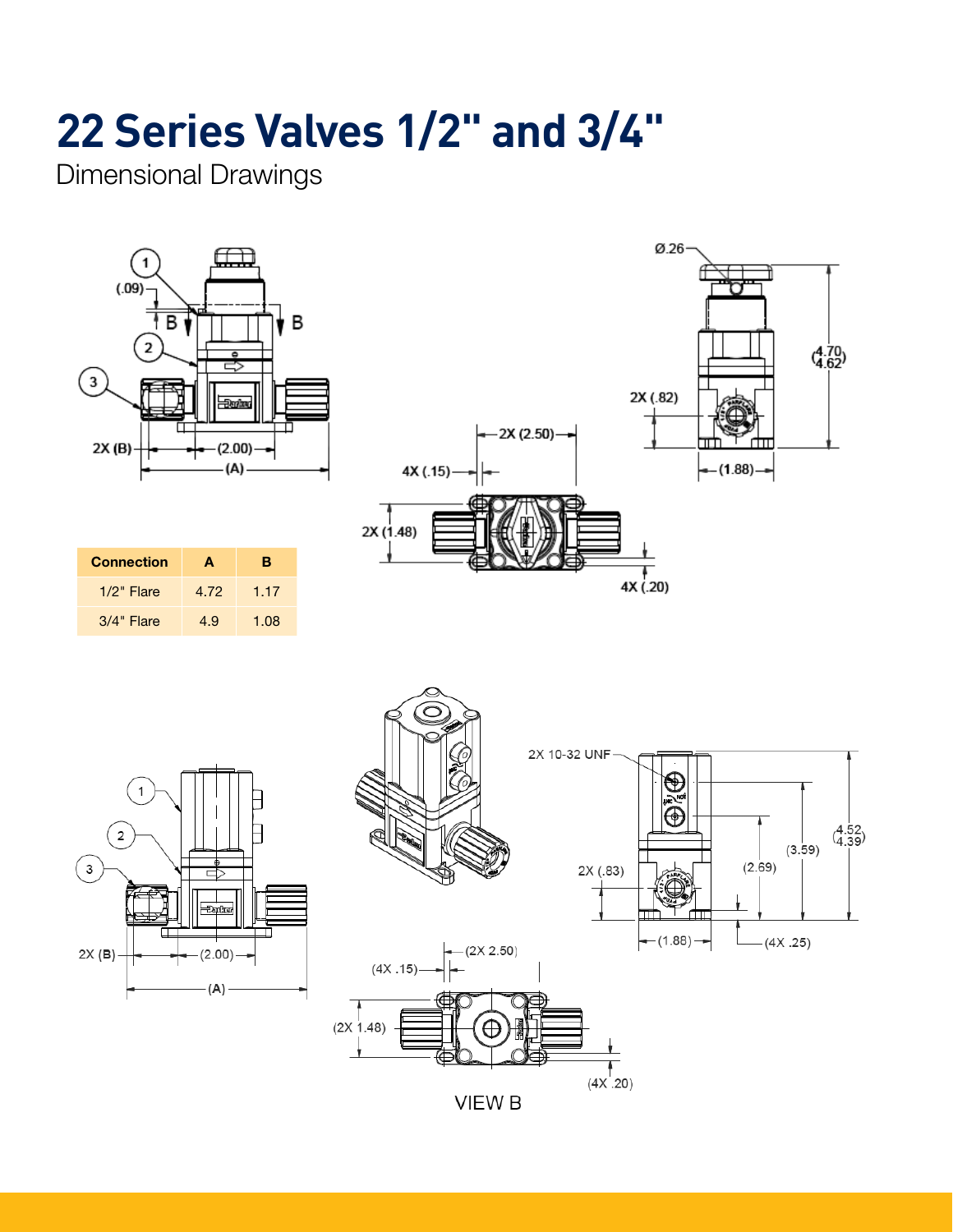## **22 Series Valves 1/2" and 3/4"**

Ordering Information

1 = Normally Closed 2 = Normally Open

Build a 22 Series valve by replacing the numbered symbols with an option from the corresponding tables below.



| <b>Part Number</b> | <b>Nominal</b><br><b>Valve Size</b> | <b>Valve Trim</b><br><b>Material</b> | <b>Actuator</b><br><b>Connection</b> | <b>Valve</b><br><b>Type</b> | <b>Inlet End</b><br><b>Style</b> | <b>Inlet Size</b> | <b>Outlet End</b><br><b>Style</b> | <b>Outlet End</b><br><b>Size</b> | <b>Nut Type</b> |
|--------------------|-------------------------------------|--------------------------------------|--------------------------------------|-----------------------------|----------------------------------|-------------------|-----------------------------------|----------------------------------|-----------------|
| PV2208VN1FL08FL08T | $1/2$ "                             | <b>PVDF</b>                          | $10 - 32$                            | Normally<br>Closed          | Flare                            | 1/2"              | Flare                             | 1/2"                             | <b>PFA</b>      |
| PV2208VN1FL08FL08V | $1/2$ "                             | <b>PVDF</b>                          | $10 - 32$                            | Normally<br>Closed          | Flare                            | 1/2"              | Flare                             | 1/2"                             | <b>PVDF</b>     |
| PV2208VN1FL12FL12T | 1/2"                                | <b>PVDF</b>                          | $10 - 32$                            | Normally<br>Closed          | Flare                            | 3/4"              | Flare                             | 3/4"                             | <b>PFA</b>      |
| PV2208VN1FL12FL12V | $1/2$ "                             | <b>PVDF</b>                          | $10 - 32$                            | Normally<br>Closed          | Flare                            | 3/4"              | Flare                             | 3/4"                             | <b>PVDF</b>     |
| PV2208VN2FL08FL08T | $1/2$ "                             | <b>PVDF</b>                          | $10 - 32$                            | Normally<br>0pen            | Flare                            | $1/2$ "           | Flare                             | 1/2"                             | <b>PFA</b>      |
| PV2208VN2FL08FL08V | $1/2$ "                             | <b>PVDF</b>                          | $10 - 32$                            | Normally<br>0pen            | Flare                            | $1/2$ "           | Flare                             | 1/2"                             | <b>PVDF</b>     |
| PV2208VN2FL12FL12T | $1/2$ "                             | <b>PVDF</b>                          | $10 - 32$                            | <b>Normally</b><br>0pen     | Flare                            | 3/4"              | Flare                             | $3/4$ "                          | <b>PFA</b>      |
| PV2208VN2FL12FL06V | $1/2$ "                             | <b>PVDF</b>                          | $10 - 32$                            | Normally<br><b>Open</b>     | Flare                            | 3/4"              | Flare                             | 3/4"                             | <b>PVDF</b>     |